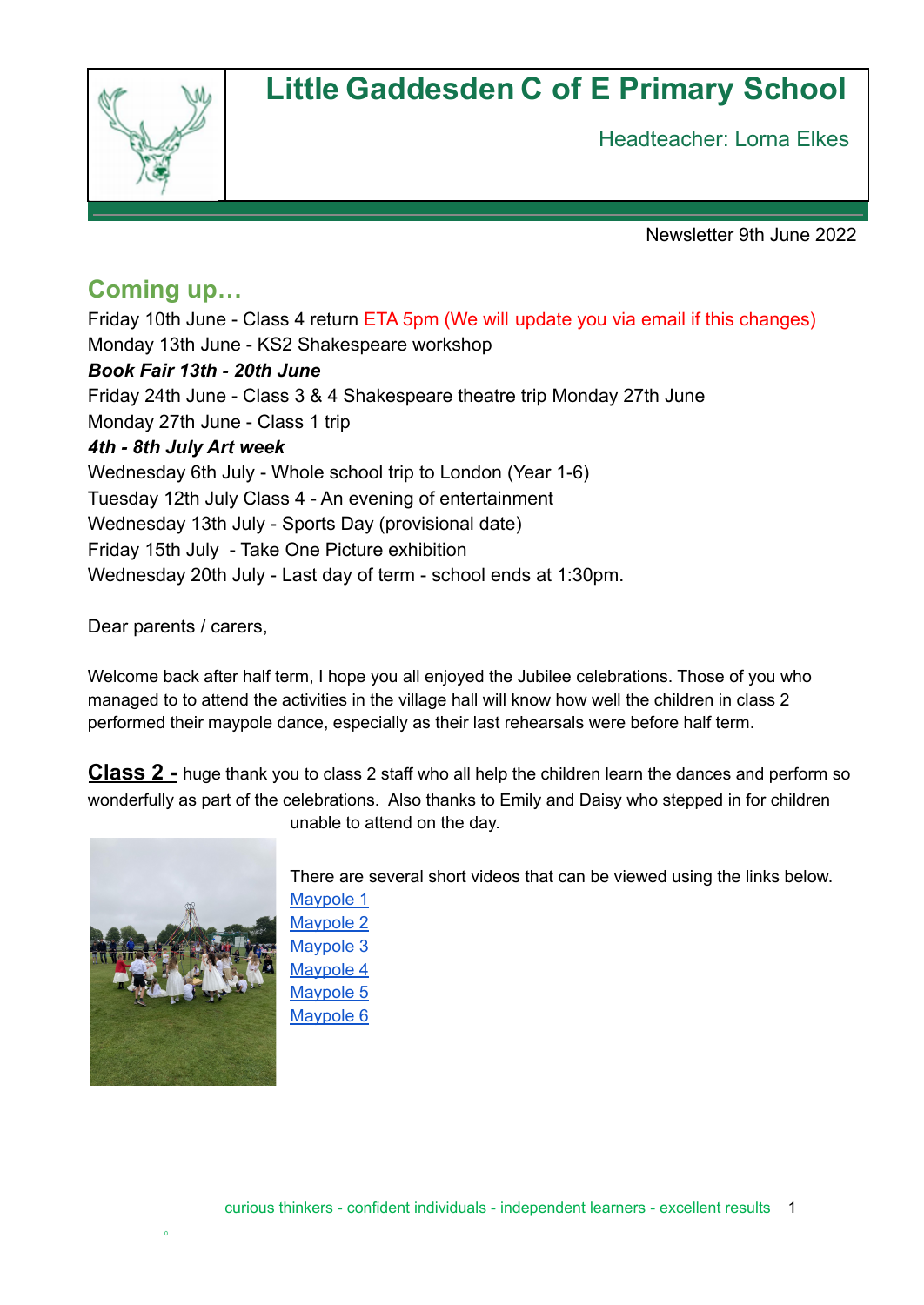**Class 3 & 4 -** the children will be taking part in a free Shakespeare workshop on Monday based on the Tempest. This will be followed by an opportunity to watch a production of the play at Verulamium theatre. Full details are [here.](https://drive.google.com/file/d/1KAIVSSDHvIYvr8cGdVbJ1A9YS3JVl-EW/view?usp=sharing)

### **Book Fair**

The scholastic book fair will be returning on Monday. We will once again be running a voucher system whereby each class will have dedicated viewing and buying slots. There are two additional family buying slots: Wednesday after school and Friday before school. Full details are explained in the letter. Parent letter Book Fair [2022.docx.pdf](https://drive.google.com/file/d/1rp6tnkYETcbL9K6TEeqV4P8G9pk-psoC/view?usp=sharing)

Although we are expecting better weather, please make sure your child has a coat at school as they will still go outside in light rain at playtimes.

Wishing you all an enjoyable weekend.

Lorna Elkes Headteacher

Attached:

- [Tempest KS2 June 22.pdf](https://drive.google.com/file/d/1KAIVSSDHvIYvr8cGdVbJ1A9YS3JVl-EW/view?usp=sharing)
- **Parent letter Book Fair 2022.docx.pdf**

Activities locally:

- **[BerkoFest CHILDRENS BOOK FESTIVAL Flyer.pdf](https://drive.google.com/file/d/1UYKnz9TGKL9dkcjWbXrWWjQgtuPS_tPt/view?usp=sharing)**
- [Armed Forces Day Poster final.pdf](https://drive.google.com/file/d/1LydGWOfhuG3NxD41Ij4p3JE_rDWPuWWp/view?usp=sharing)

# **From the Friends of Little Gaddesden School**

### **Jubilee Fair**

All we'd like to say this week is a huge thank you to all involved and who helped to make the Jubilee Fair on Sunday a huge success! W W W W W G

The rain just about held off and we had a fantastic turn out. It wouldn't have been possible without all those who helped in the organising, rotating, selling, setting up, clearing down, maypole dancing and all those other jobs and time spent helping! Thank you!

A special thanks goes out to Claire Beard. She took the lead on the organising of this fair, both on behalf of the school but also she was the key contact for the whole village. Claire has spent countless hours of her own time organising the fair and it wouldn't have been such a roaring success without her! **WE ANE ANE GOOD WORK!** 

### **Carol's Curries**

On Saturday night, Carol Mabbett and her team prepared, cooked and delivered some delicious curries to the doors of many hungry parents in Little Gaddesden and surrounding areas. It was a